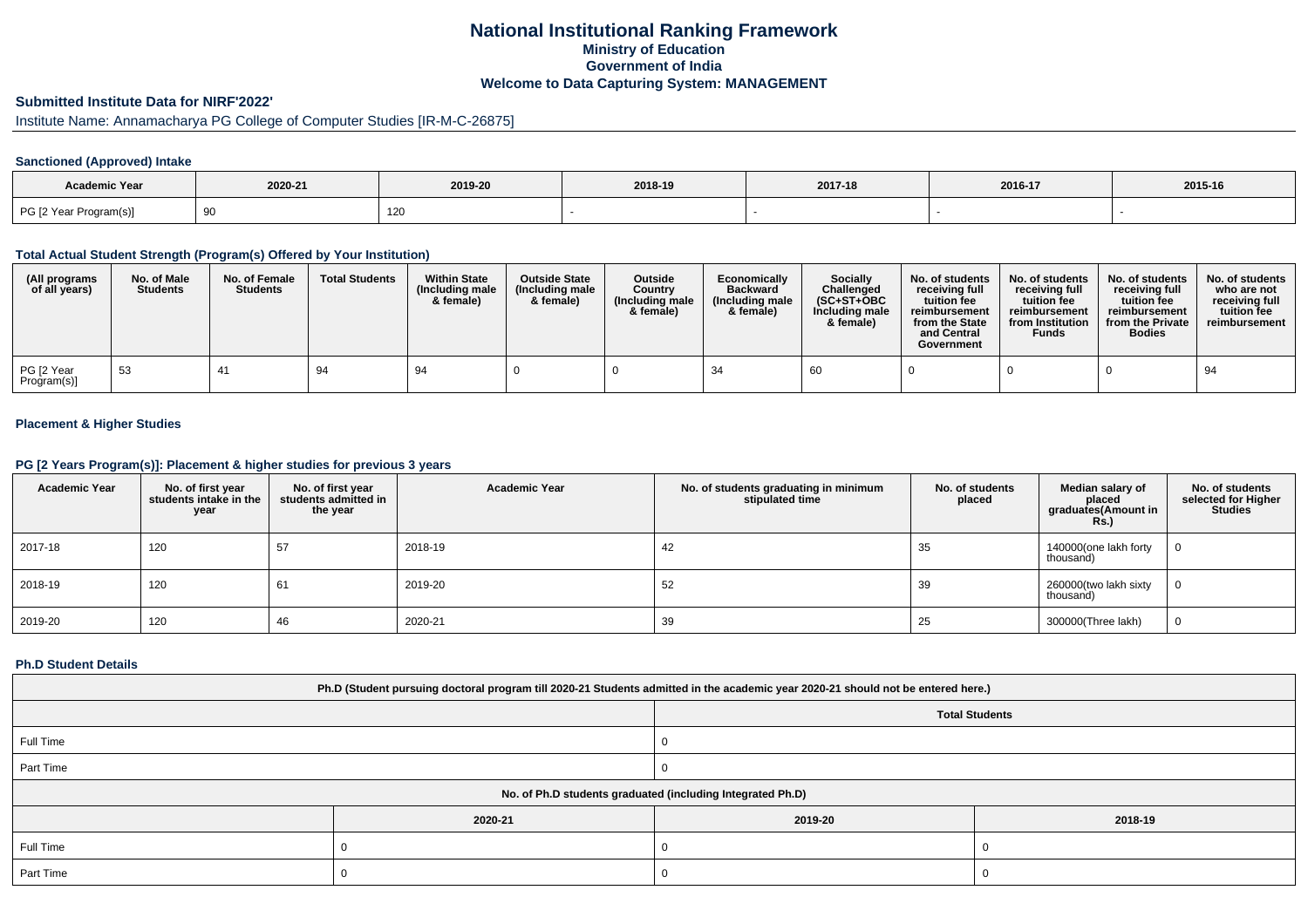#### **Financial Resources: Utilised Amount for the Capital expenditure for previous 3 years**

| Academic Year                                                                                                                                                                  | 2020-21                                                          | 2019-20                                              | 2018-19                                                  |  |  |  |  |  |
|--------------------------------------------------------------------------------------------------------------------------------------------------------------------------------|------------------------------------------------------------------|------------------------------------------------------|----------------------------------------------------------|--|--|--|--|--|
|                                                                                                                                                                                | <b>Utilised Amount</b>                                           | <b>Utilised Amount</b>                               | <b>Utilised Amount</b>                                   |  |  |  |  |  |
| Annual Capital Expenditure on Academic Activities and Resources (excluding expenditure on buildings)                                                                           |                                                                  |                                                      |                                                          |  |  |  |  |  |
| Library (Books, Journals and e-Resources only)                                                                                                                                 | 27877 (twenty seven thousand eight hundred and seventy<br>seven) | 48307 (forty eight thousand three hundred and seven) | 17974 (seventeen thousand nine hundred and seventy four) |  |  |  |  |  |
| Expenditure on setting up/upgradation of laboratory                                                                                                                            | 13498 (thirteen thousand and four hundred ninety eight)          | 75200 (seventy five thousand and two hundred)        | 5200 (five thousand and two hundred)                     |  |  |  |  |  |
| Other expenditure on creation of Capital Assets (For setting up<br>classrooms, seminar hall, conference hall, library excluding<br>expenditure on Land , Building, Roads etc.) | 0 (zero)                                                         | 0 (zero)                                             | 0 (zero)                                                 |  |  |  |  |  |

## **Financial Resources: Utilised Amount for the Operational expenditure for previous 3 years**

| <b>Academic Year</b>                                                                                                                                                                            | 2020-21                                                                | 2019-20                                                                  | 2018-19                                                  |  |  |  |  |  |
|-------------------------------------------------------------------------------------------------------------------------------------------------------------------------------------------------|------------------------------------------------------------------------|--------------------------------------------------------------------------|----------------------------------------------------------|--|--|--|--|--|
|                                                                                                                                                                                                 | <b>Utilised Amount</b>                                                 | <b>Utilised Amount</b>                                                   | <b>Utilised Amount</b>                                   |  |  |  |  |  |
| <b>Annual Operational Expenditure</b>                                                                                                                                                           |                                                                        |                                                                          |                                                          |  |  |  |  |  |
| Salaries (Teaching and Non Teaching staff)                                                                                                                                                      | 6640045 (sixty six lakshs forty thousand and forty five rupees)        | 6440541 (sixty four lakshs forty thousand and five hundred<br>forty one) | 2828000 (twenty eight lakshs and twenty eight thousand)  |  |  |  |  |  |
| Maintenance of Academic Infrastructure or consumables and<br>other running expenditures (excluding maintenance of hostels<br>and allied services, rent of the building, depreciation cost, etc) | 2527097 (twenty five lakshs twenty seven thousand and ninety<br>seven) | 682357 (six lakshs eighty two thousand three hundred and fifty<br>seven) | 520295 (five lakshs twenty thousand and two ninety five) |  |  |  |  |  |
| Seminars/Conferences/Workshops                                                                                                                                                                  | $0$ (zero)                                                             | 0 (zero)                                                                 | 0 (zero)                                                 |  |  |  |  |  |

### **Sponsored Research Details**

| <b>Financial Year</b>                    | 2020-21 | 2019-20 | 2018-19 |
|------------------------------------------|---------|---------|---------|
| Total no. of Sponsored Projects          |         |         |         |
| Total no. of Funding Agencies            |         |         |         |
| Total Amount Received (Amount in Rupees) |         |         |         |
| Amount Received in Words                 | Zero    | Zero    | Zero    |

### **Consultancy Project Details**

| <b>Financial Year</b>                    | 2020-21 | 2019-20 | 2018-19 |
|------------------------------------------|---------|---------|---------|
| Total no. of Consultancy Projects        |         |         |         |
| Total no. of Client Organizations        |         |         |         |
| Total Amount Received (Amount in Rupees) |         |         |         |
| Amount Received in Words                 | Zero    | Zero    | Zero    |

### **Executive Development Program/Management Development Programs**

| $-$<br>Year | 2020-21 | 2019-20 | 2018-19 |
|-------------|---------|---------|---------|
|-------------|---------|---------|---------|